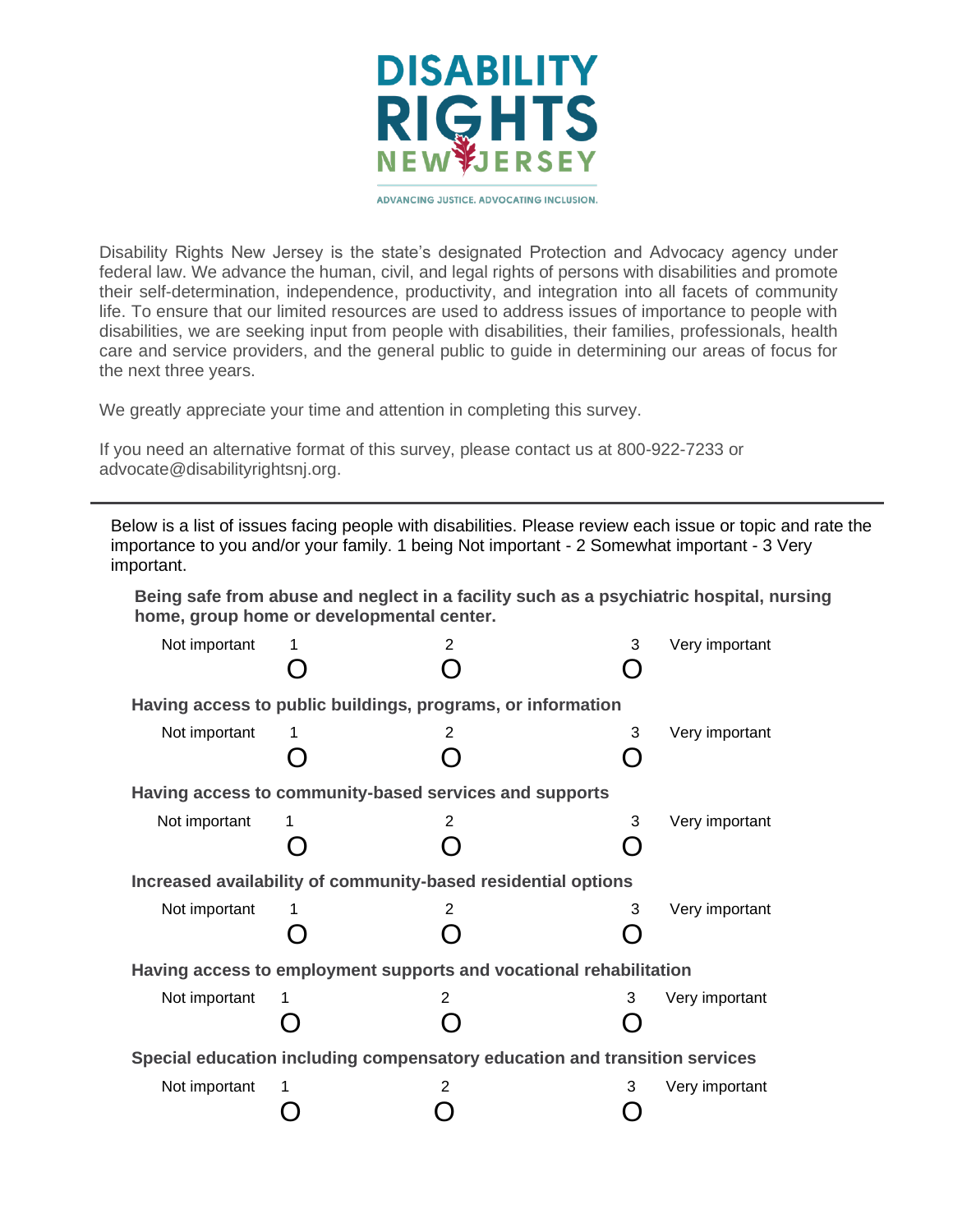|                                                                                                                                                                                                | Children/youth in Juvenile Justice system                                    |                                 |   |                |  |  |
|------------------------------------------------------------------------------------------------------------------------------------------------------------------------------------------------|------------------------------------------------------------------------------|---------------------------------|---|----------------|--|--|
| Not important                                                                                                                                                                                  | 1                                                                            | 2<br>$\Box$                     | 3 | Very important |  |  |
|                                                                                                                                                                                                | Having access to health care including Medicaid, Medicare, private insurance |                                 |   |                |  |  |
| Not important                                                                                                                                                                                  | 1.                                                                           | $\overline{2}$<br>( )           | 3 | Very important |  |  |
| <b>Securing and keeping housing</b>                                                                                                                                                            |                                                                              |                                 |   |                |  |  |
| Not important                                                                                                                                                                                  | 1                                                                            | $\overline{2}$<br>∩             | 3 | Very important |  |  |
| Involuntary discharge - assuring individuals are not involuntarily discharged/evicted<br>from nursing home, group home, assisted living, etc.                                                  |                                                                              |                                 |   |                |  |  |
| Not important                                                                                                                                                                                  | 1                                                                            | 2                               | 3 | Very important |  |  |
| People who want to leave and need assistance with discharge planning (from<br>psychiatric hospitals, developmental centers, nursing homes, and moving from a<br>group home to another setting) |                                                                              |                                 |   |                |  |  |
| Not important                                                                                                                                                                                  | 1                                                                            | $\mathbf{2}^{\prime}$<br>$\cap$ | 3 | Very important |  |  |
| Protecting individual rights in facilities such as psychiatric hospitals, nursing<br>homes, developmental centers, and group homes.                                                            |                                                                              |                                 |   |                |  |  |
| Not important                                                                                                                                                                                  | 1                                                                            | 2<br>$\Box$                     | 3 | Very important |  |  |
| <b>Addressing Social Security overpayments</b>                                                                                                                                                 |                                                                              |                                 |   |                |  |  |
| Not important                                                                                                                                                                                  | 1.                                                                           | 2                               | 3 | Very important |  |  |
| Honoring individual supported decision making                                                                                                                                                  |                                                                              |                                 |   |                |  |  |
| Not important                                                                                                                                                                                  | 1                                                                            | $\mathbf{2}^{\prime}$<br>$\Box$ | 3 | Very important |  |  |
|                                                                                                                                                                                                | Accessible voting options and increased participation                        |                                 |   |                |  |  |
| Not important                                                                                                                                                                                  | 1.                                                                           | 2<br>$\blacksquare$             | 3 | Very important |  |  |
| Services and supports to transition to adult life (through IDEA/school district, VR<br>agencies or DDD).                                                                                       |                                                                              |                                 |   |                |  |  |
| Not important                                                                                                                                                                                  | 1                                                                            | $\overline{2}$<br>∩             | 3 | Very important |  |  |
| <b>Accessible transportation</b>                                                                                                                                                               |                                                                              |                                 |   |                |  |  |
| Not important                                                                                                                                                                                  | 1                                                                            | $\mathbf{2}$<br>$\bigcap$       | 3 | Very important |  |  |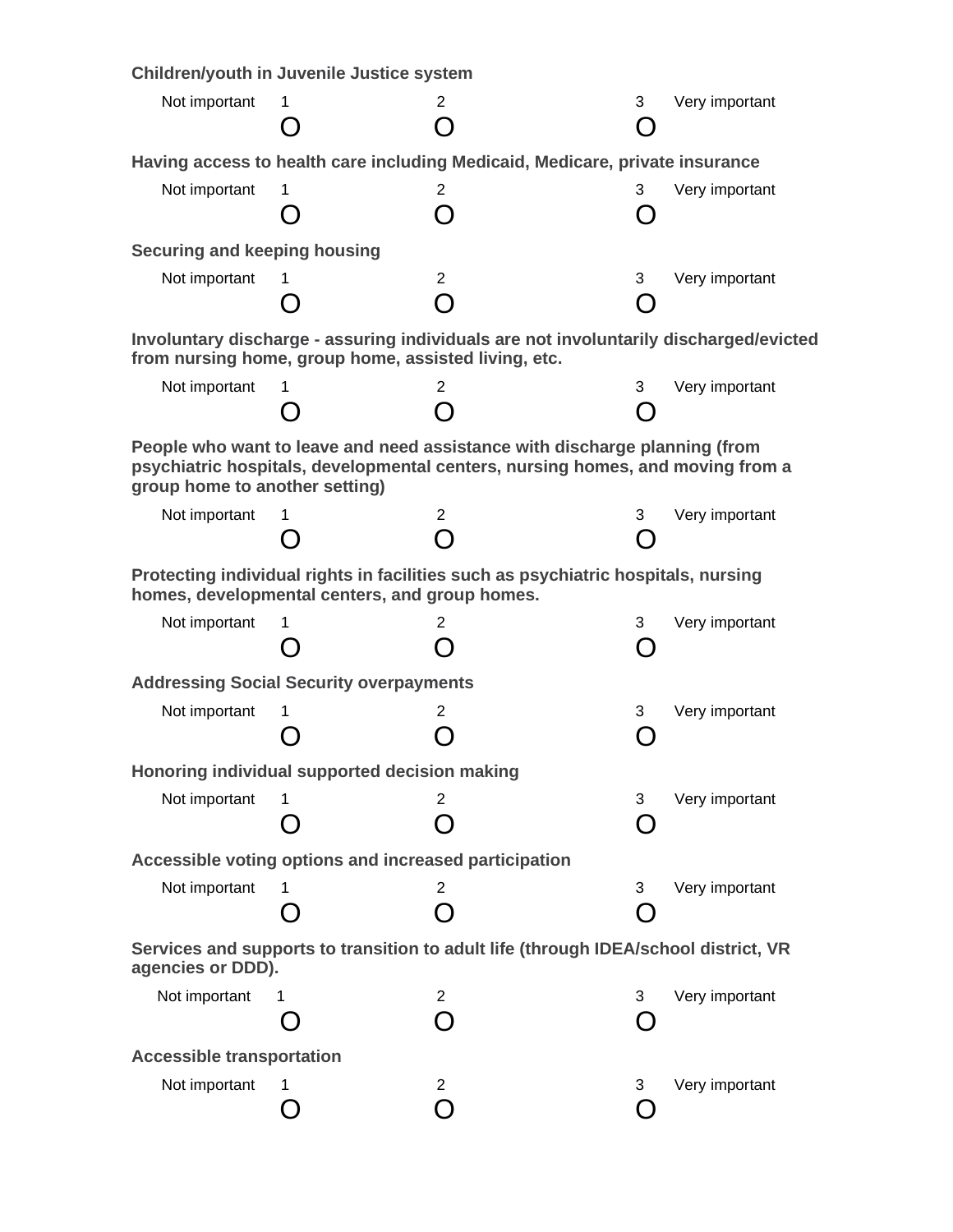| What do you think are the most important issues facing people with disabilities?<br>Please rank in order of importance. (1 - most important / 10 - least important) |
|---------------------------------------------------------------------------------------------------------------------------------------------------------------------|
| Services and supports to transition to adult life                                                                                                                   |
| Having access to public buildings, programs, or information                                                                                                         |
| Having access to community-based services and supports                                                                                                              |
| Increased availability of community-based residential options                                                                                                       |
| Having access to employment supports and vocational rehabilitation                                                                                                  |
| Special education including compensatory education and transition services                                                                                          |
| Availability and use of transportation                                                                                                                              |
| Children/youth in juvenile justice system                                                                                                                           |
| Accessible voting options and increased participation                                                                                                               |
| <b>Addressing Social Security overpayments</b>                                                                                                                      |

**What do you think is the most important issue Disability Rights NJ should address during the coming years? Other issues not already included in this survey can also be entered here.**

**Thank you for your input! Please check below all that apply to you. This information is requested on a voluntary basis and need not be provided to complete the survey. It will, however, assist us in assuring that this survey reflects the full diversity of New Jersey.**

## **I identify as a member of the community listed. (Select all that apply).**

- o White (Eg: German, Irish, English, Polish, French, etc)
- o Black/African American (Eg: African American, Jamaican, Haitian, Nigerian, Ethiopian, Somalian, etc)
- o Hispanic/Latino (Eg: Mexican, Puerto Rican, Cuban, Salvadoran, Dominican, Colombian, etc)
- $\bigcirc$  East Asian (Eg: Chinese, Filipino, Vietnamese, Korean, Japanese, etc)
- $\bigcirc$  South Asian (Eg: Indian, Pakistani, etc.)
- o American Indian / Alaska Native (Eg: Navajo nation, Blackfeet tribe, Mayan, Aztec, etc)
- o Middle Eastern / North African (Eg: Lebanese, Iranian, Egyptian, Syrian, Moroccan, Algerian, etc)
- $\bigcirc$  Native Hawaiian / Other Pacific Islander (Eg: Native Hawaiian, Samoan, Tongan, Fijian, etc)
- o LGBTQ+
- $\bigcirc$  Religious minority
- $O$  Prefer not to answer